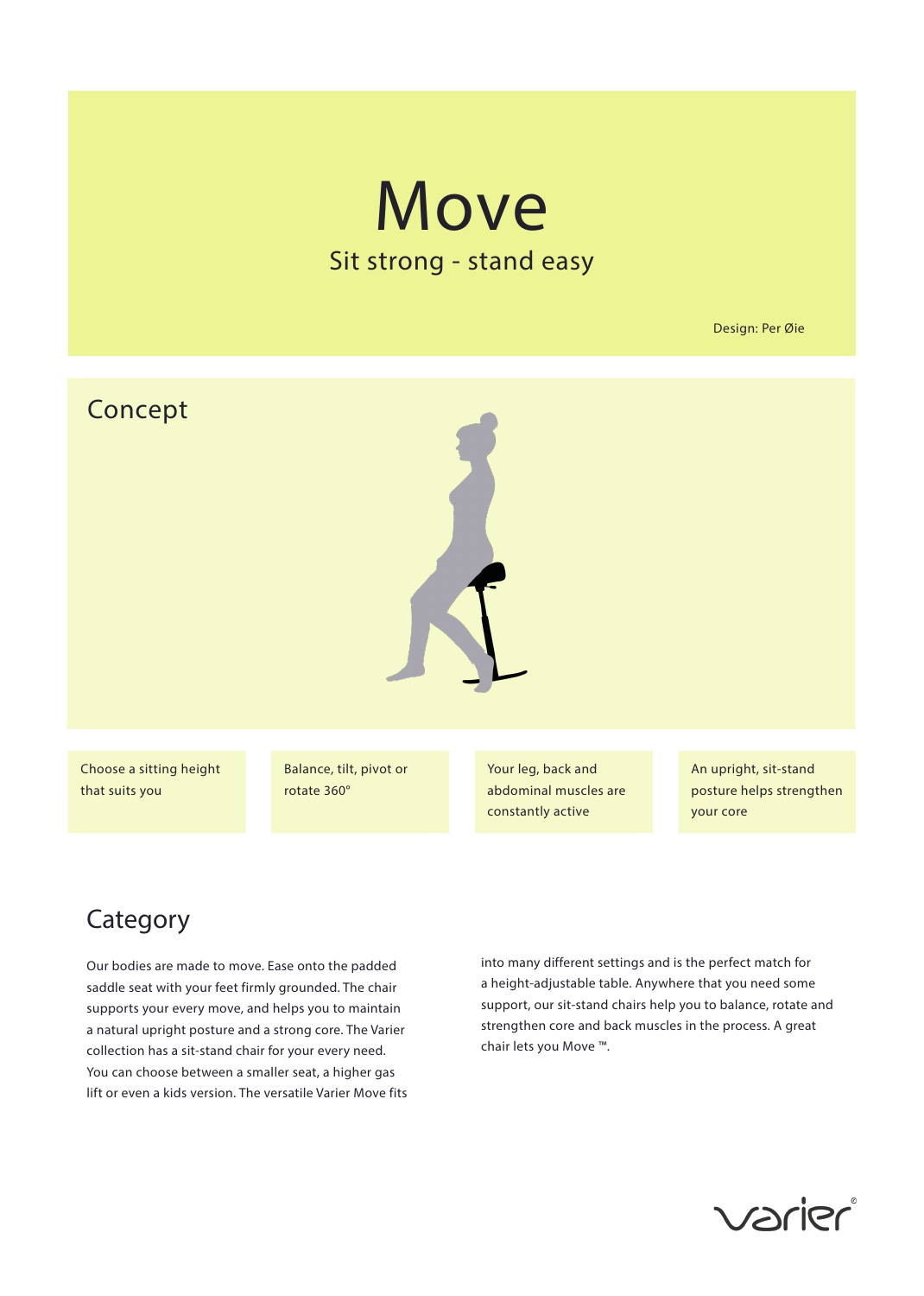# Healthy Sitting

#### Open-angle and Balanced Sitting

- A more open hip angle is better for low back posture and disc health putting the back into its natural S-shaped alignment
- The body is best able to respond positively to any impulse to move when it is in balance
- A good posture keeps the skeletal structure balanced and aligned
- Promotes support by aligning the bones, rather than holding the muscles in a rigid pose

#### Move

- Freedom for movement and less strain on the back gives freedom to concentrate on work - not on pain in the back or wear and tear of static sitting
- Allows body to find active posture
- Prevents tension in neck and shoulders
- Strengthens core and abdominal muscles
- Enhances deep breathing
- Improves concentration through increased blood circulation and oxygen supply
- Energizes and combats tiredness
- Reduces pressure on vertebral discs
- Versatile support at home and office

#### Sit-Stand

• Near-standing posture provides an open-angle and gives balance to your body

### Benefits

| 360° saddle-shaped seat                                                      | Gives a natural open angel between thigh and torso<br>$\bullet$<br>for better posture<br>Freedom to sit and move in all directions<br>$\bullet$<br>Comfortable support when "standing"<br>$\bullet$<br>Comfortable to sit on<br>$\bullet$                                       |
|------------------------------------------------------------------------------|---------------------------------------------------------------------------------------------------------------------------------------------------------------------------------------------------------------------------------------------------------------------------------|
| Tilted circle base                                                           | Follows the body's movement<br>$\bullet$<br>The base tilts and gives a natural open angel between<br>$\bullet$<br>thigh and torso - the center of gravity is moved from<br>the back to the feet, which makes breathing easier<br>Easy to move around while working<br>$\bullet$ |
| Base made in laminated wood with a core in<br>beech, and top laminate in ash | Base made in laminated wood with a core in beech.<br>$\bullet$<br>and top laminate in ash                                                                                                                                                                                       |

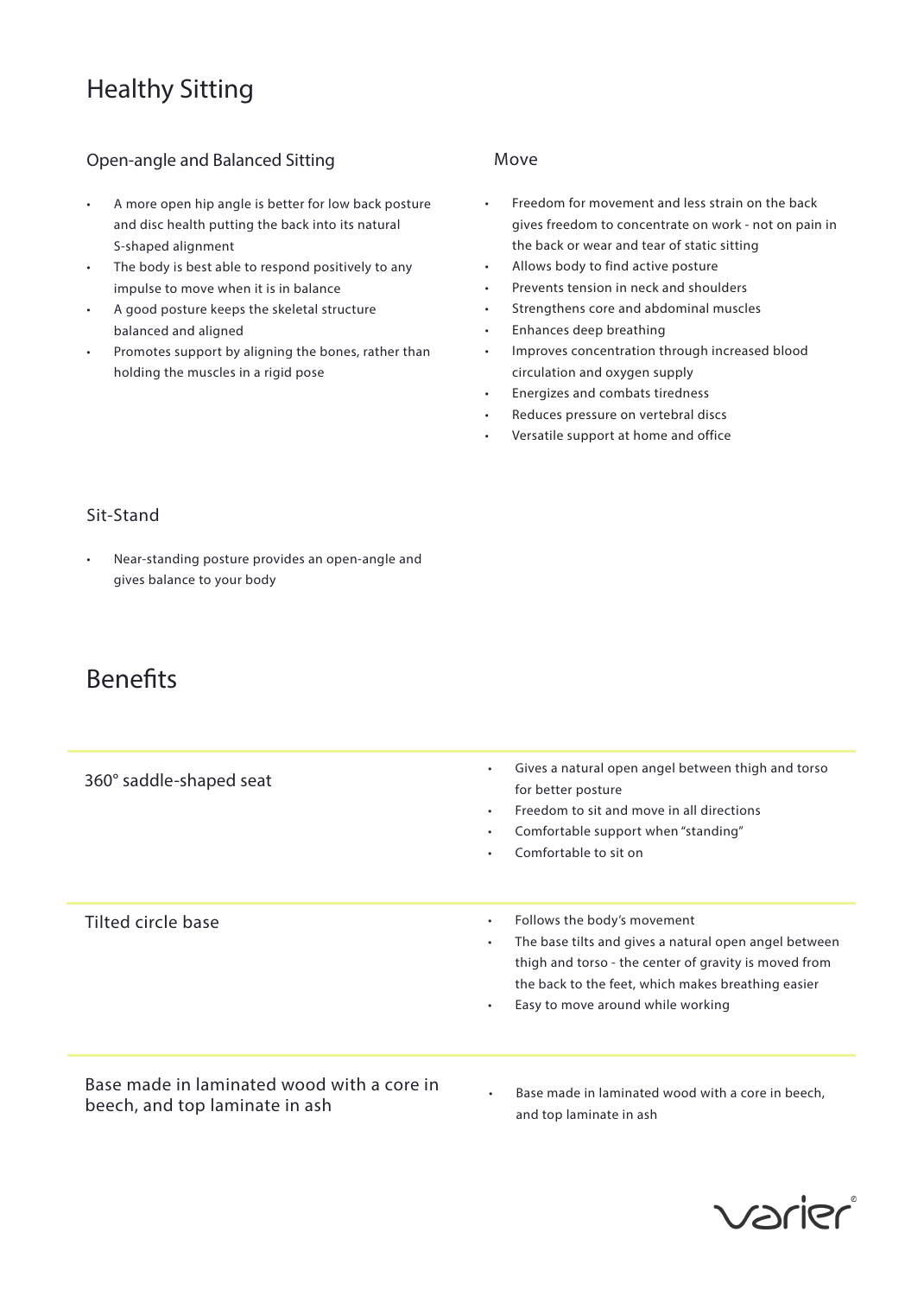| Gas lift in 3 different heights                                                | Freedom to choose individual solutions in accordance<br>٠<br>with height of user and table<br>Easy to adjust from sitting to standing support<br>$\bullet$      |
|--------------------------------------------------------------------------------|-----------------------------------------------------------------------------------------------------------------------------------------------------------------|
| No sharp edges                                                                 | Comfortable to use and change positions<br>Children friendly                                                                                                    |
| Rubber "nub" under the seat                                                    | Easy to hang on table/desk to clean the floor<br>$\bullet$                                                                                                      |
| Light weight                                                                   | Can be carried by one hand<br>$\bullet$<br>Easy to transport from one room to another                                                                           |
| Simple construction - few parts                                                | Nem at samle                                                                                                                                                    |
| Simple assembly                                                                | Easy to assemble<br>٠                                                                                                                                           |
| Tested according to European standard for<br>Non-Domestic Use NS-EN 16139 2013 | Tested by officially accredited test institute<br>$\bullet$<br>Safe and high quality                                                                            |
| On the market for more than 30 years                                           | Safety<br>$\bullet$<br>Long termed investment                                                                                                                   |
| Can be supplied in all Varier Standard<br>fabrics & leathers                   | Easy to suit with existing interiors<br>$\bullet$<br>Several possibilities of combination - makes it easy to<br>$\bullet$<br>choose according to personal taste |
| Separate rubber for the base                                                   | For more safety and stability on "slippery" floors like<br>$\bullet$<br>wood or stone floors                                                                    |

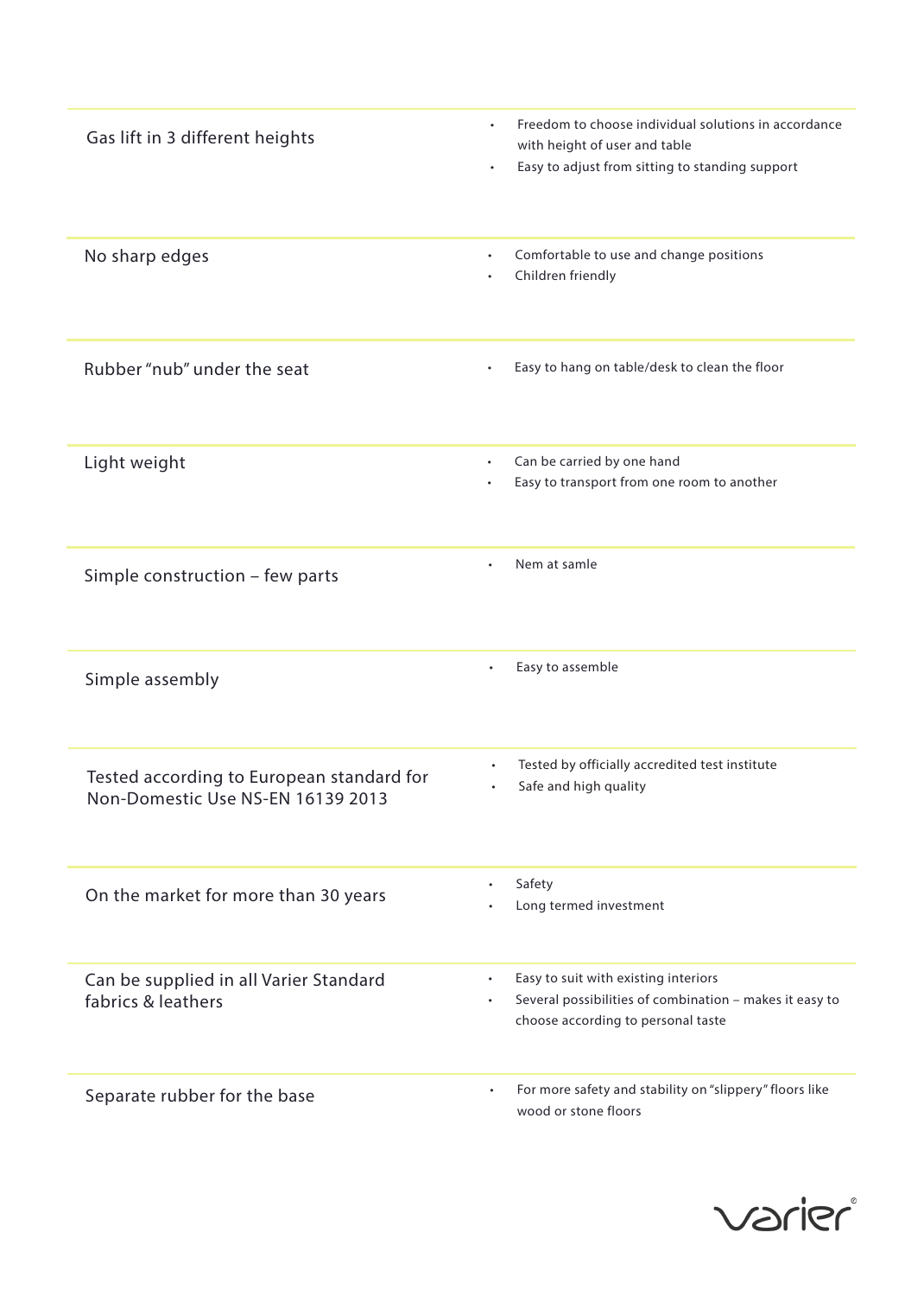## Features



Base comes in 3 different colours: only applies to medium gas lift

- Black RAL 9005
- Grey RAL 7036 platinum-grey
- White RAL

# Technical Information

## Chair Measurements

| Chair | Gaslift | Seat dia. | Base dia. | Seat height  |
|-------|---------|-----------|-----------|--------------|
| Move  | LOW     | 43 cm     | 40 cm     | 49 - 68 cm   |
|       | Medium  | 43 cm     | 40 cm     | $56 - 82$ cm |
|       | High    | 43 cm     | 40 cm     | $65 - 87$ cm |

# Box Measurements and Weight

| Chair | Height | Length | Width   | Weight |
|-------|--------|--------|---------|--------|
| Move  | 23 cm  | 44 cm  | 41,5 cm | 7,1 kg |